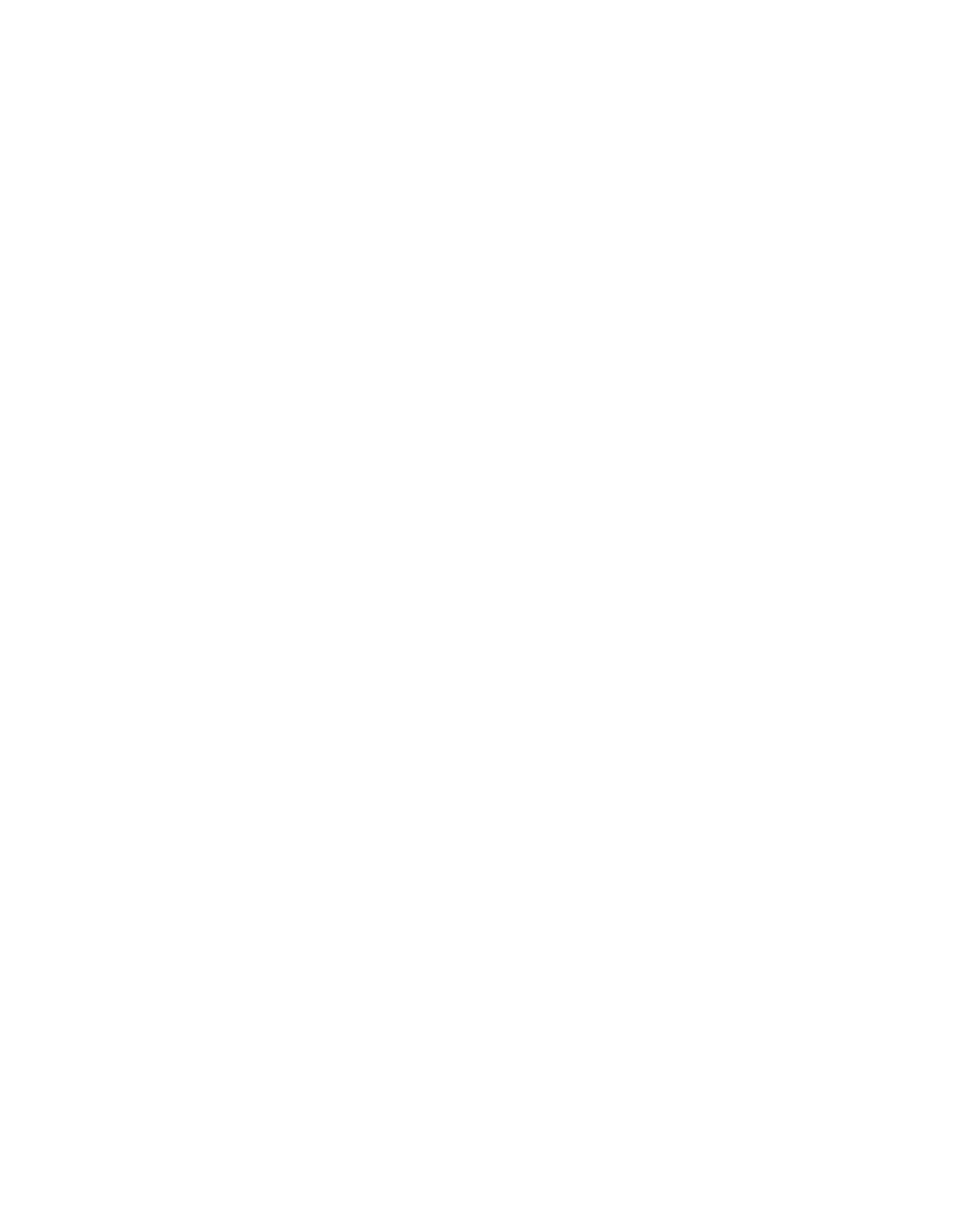Informatics Department- DRAL Chilton- Didcot- Oxon OX QX- United Kingdom

separament of computer science, said it, and it was Heslington- York- YO DD- United Kingdom duke-minsteryorkacuk

P-J-W- ten Hagen I- Herman G-J- Reynolds

seperators of articles of Interactive Systems and the Systems PO Box - GB Amsterdam- The Netherlands parameter in the second complete and complete the complete order of the complete second control of the complete order of the complete second control of the complete second control of the complete second control of the comp

# Abstract

 $13$ O $/$  IEC JTC1 $/3$ C24 are developing a standard for the presentation of multimedia objects, called I REMO  $\,$ t Presentation Environments for Multimedia Objects) . I REMO is a multipart standard, the most well-denned parts of which, at the time of writing, are at the stage of Committee Draft.

This paper describes how formal description techniques are being used in the development of the Premo standard, shadowing the development of the standard itself. The approach taken uses a combination of Z and Object Z The motivation and merits of this approach are discussed and illustrated with a description of somefundamental concepts of the Premo object model 

AMS Subject Classi-cation 
N

cat catjour classification | 2002/ D 2019 = 2019 - 021 - 021 - 021 - 021 - 021 - 021 - 021 - 021 - 021 - 0

 $\Lambda$ eywords  $\Theta$  Phrases: PREMO, formal methods, multimedia, object models, active objects, Z, Object Z .  $Note:$  This paper has been offered for publication in the journal "Computer Standards and Interfaces".

# 1. INTRODUCTION

PREMO - Presentation Environments for Multimedia Objects - is the name of a standard under addevelopment with ISO-15 and ISO-15 and ISO-15 and ISO-15 and ISO-15 and ISO-15 and ISO-15 and ISO-15 and ISOthe area of computer graphics and image processing. The project was approved during 1994. PREMO is a multipart standard, which currently consists of four parts:

- $\bullet$  -Part 1: Fundamentals of Premo  $\hspace{0.1em}$
- $\bullet$  -Fart  $\scriptstyle\rm Z$ : Foundation component
- $\bullet$  -rart 3: Modelling, rendering and interaction component  $\hspace{0.1mm}$
- $\bullet\,$  Part 4: Multimedia systems services component  $\,$

Further parts may be added in the future. At the time of writing (October 1994), Parts 1 and 2 had the status of Committee Draft and Part is a Working Draft Part is at an earlier stage within ISO-IEC An overview of Premo is given in Herman et al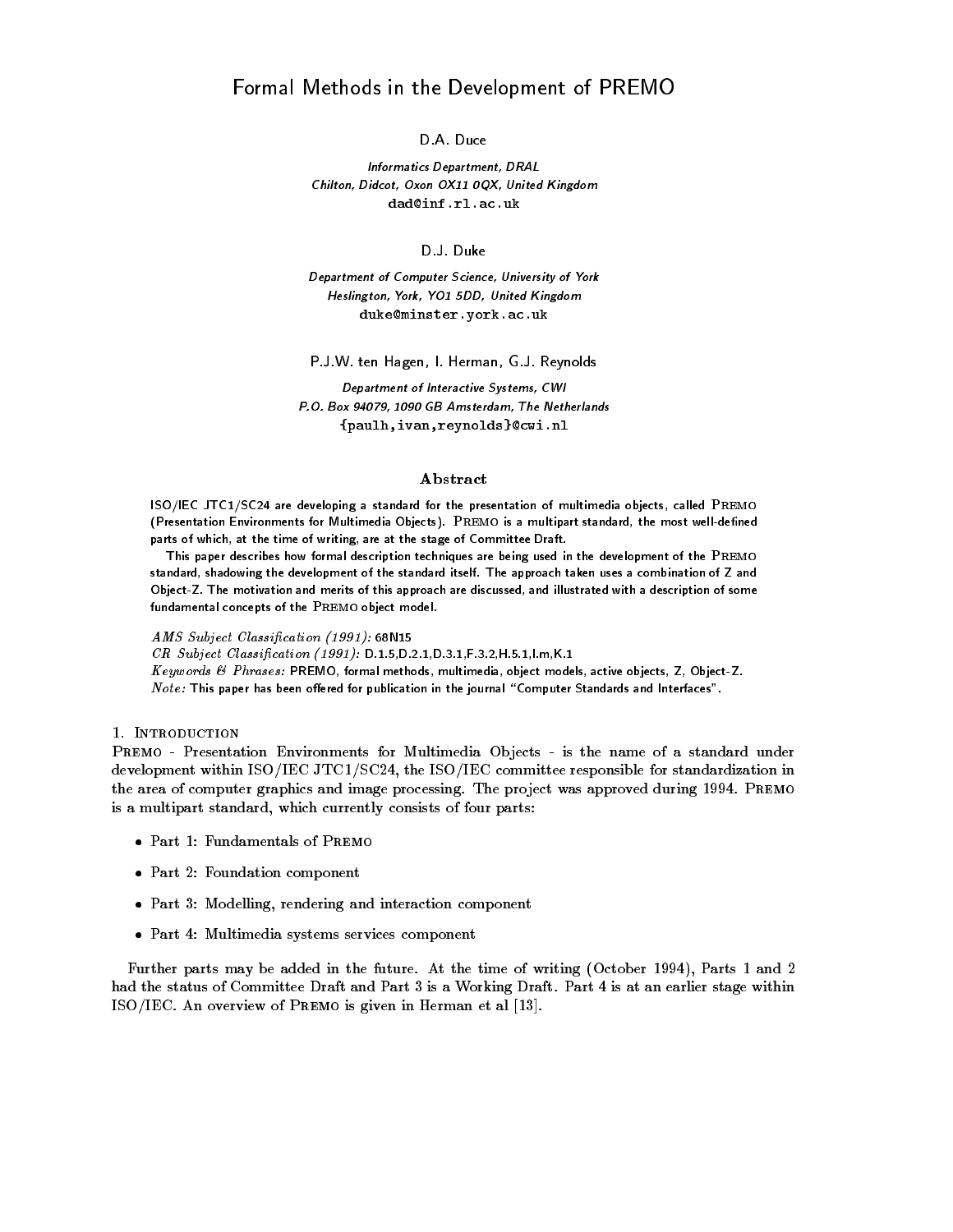Recognizing the importance of formal description techniques, SC24 appointed a Special Rapporteur for Formal Description Languages GJ Reynolds in July and invited him to call an ad hoc meeting of experts and provide an initial report on the applicability of formal description techniques to SC24 standards, with particular regard to formally specifying object behaviour and interfaces, by May 1994. The authors of the report are included amongst the authors of this present paper. The report was duly delivered and the following resolutions were passed at the SC Plenary in June 1994.

- encouragement to use Formal Description Techniques-Art John Techniques-Art (1999) endorses and encourages the use of formal description techniques during the development of  $SC24$  standards;
- Endorsement to use Formal Description Languages in the Development of Premo-ISO-IEC JTC-SC endorses the use of the formal description language ObjectZ in the development of PREMO.
- Publication of Formal Descriptions of SC Standards ISO-IEC JTC-SC encourages the publication of formal descriptions of SC24 standards according to the guidelines in Annex F of JTC1 Directives, Second Edition, 1992. This includes publication as an ISO Technical Report, if the Formal Description is not published with the standard.

Within computer graphics and interactive systems, there is an extensive literature on the use of formal description techniques to describe particular features of systems, for example  $[6, 7, 4, 2, 24, 10,$  $21, 8, 1, 11, 26, 12, 20, 22$ . A book by Kilov and Ross of Bellcore [19] is an indication of the uptake of formal methods (in this case Object-Z) in industry; further examples are contained in a forthcoming book by Hinchey and Bowen [15].

The choice of Z [25] and Object-Z [9] for the work described here was motivated by three considerations

- 1. PREMO is a state-based system and there is a natural affinity to a state-based formal description technique, such as Z. The object-oriented nature of the PREMO functionality affords the use of an object-oriented formal description technique.
- $\blacksquare$ Standard is LOTOS [18]. LOTOS is a language based on process algebra, though it is loosely coupled to an algebraic specification language, ACTONE. The present PREMO work is concerned with the description of the PREMO object model, including intra and inter object communication. LOTOS was considered inappropriate for this work at least initially because it is not state based and not object-oriented. However, some work is planned to look in more detail at the appropriateness of LOTOS for describing the communications aspects of PREMO, building on the object model definition described here.
- There was expertise in the group in both Z and ObjectZ more so than in process based no tations The existence of appropriate expertise in formal description techniques is a signicant hurdle to overcome in gaining acceptance for formalism. It is important that experts in a standardization committee who do not have expertise in writing formal descriptions should at least have the opportunity to learn to read them at relatively low cost. This implies that there should be good access to training materials such as books, courses and case studies. There is excellent material on Z available under all  $\alpha$  available under all  $\alpha$

The next section illustrates how Z and Object-Z are being used in the development of PREMO in particular to describe the Premo object model The description is based on the description of Premo in the Committee Drafts of Parts 1 and 2 of the standard [16, 17]. The version of Object-Z used in this paper is that described in the University of Queensland Technical Report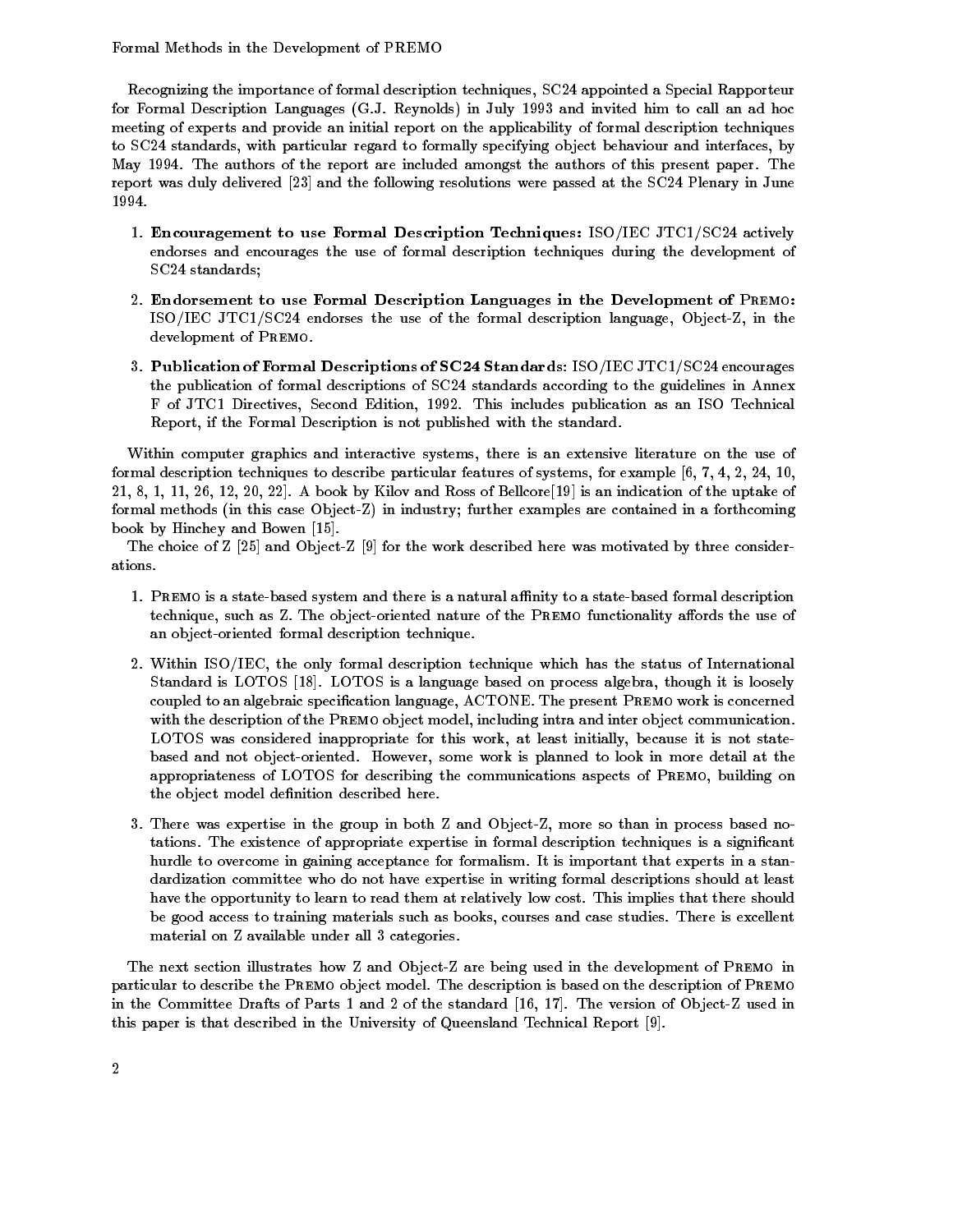### 2. THE PREMO OBJECT MODEL

# 2.1 Overview

The PREMO standard poses some particularly interesting issues for formal description in that the PREMO definition follows an object-oriented style and is designed to be extensible in the tradition of object-oriented systems. The key concept in PREMO in this respect is the object model. The object model describes the object type structure and subtyping relationships, references to objects, nonobject types, operations on objects, subtyping and inheritance, operation dispatching, the semantics of servicing requests for operations to be performed on an object the object lifecycle and the event model

In order to describe Premo in a formal description technique it is important to be able to describe the behaviour of Premo objects in the context of the Premo object model It would in principle be possible to use an object-oriented formal description technique for which the semantics of the PREMO object model were included in the semantics of the formal description technique itself. In practice, such an approach would mean defining a new formal description technique.

Instead the approach being taken is to have two levels of specification. The first describes the object model itself. This specification is given in Z. The second describes the behaviour of PREMO objects themselves and for this the Object-Z notation is used. Certain aspects of the Object-Z specification are interpreted with respect to the semantics of the Z object model specification; the link between the two levels of the specification defines how this is done. This situation is similar to the difficulty encountered in building object-oriented systems, when the object model of the system being constructed does not correspond to the object model of the language in which it is being written An example of this was encountered in the MADE project [14], where the MADE object model is not the same as the object system of  $C_{++}$  in which MADE is implemented. The result was that it was necessary to explicitly code some aspects of the MADE object model in  $C_{++}$ , rather than rely on mechanisms intrinsic to  $C_{++}$ .

The PREMO object model defines the semantics of object types and object interactions.

- $\bullet$  A Premo system consists of a collection of components.
- $\bullet$  A component consists of a collection of object types.
- An object is considered to be an instance of some object type
- $\bullet$  Objects have a basic characteristic that is their distinct immutable identity.
- $\bullet$  Upjects can be related to one another in supertype/subtype-relationships.
- $\bullet$  <code>Uperations</code> are applied to objects.  $\phantom{1}$

The object model makes a distinction between an object's identity and an object reference. An object reference is a value that reliably denotes a particular object together with information about the type structure of that object An object reference that refers to no object has a distinguishable value

Operations are actions that can be applied to an object Each operation has a signature which consists of a name, a list of parameter types and a list of result types. When an operation request is issued, a specific operation implementation is selected for execution. This selection process is termed operation dispatching. The process of selecting which operation implementation to invoke (bearing in mind that an object may contain different implementations of an operation of the same name) is based on a controlling parameter of the actual call, which defines the type with which the object is to be viewed for this call

The PREMO object model's concept of operation dispatching has a strong operational bias, for example, in the different kinds of service request semantics. Objects may define their operations as being synchronous, asynchronous, or sampled. The intuitive meaning of these concepts is: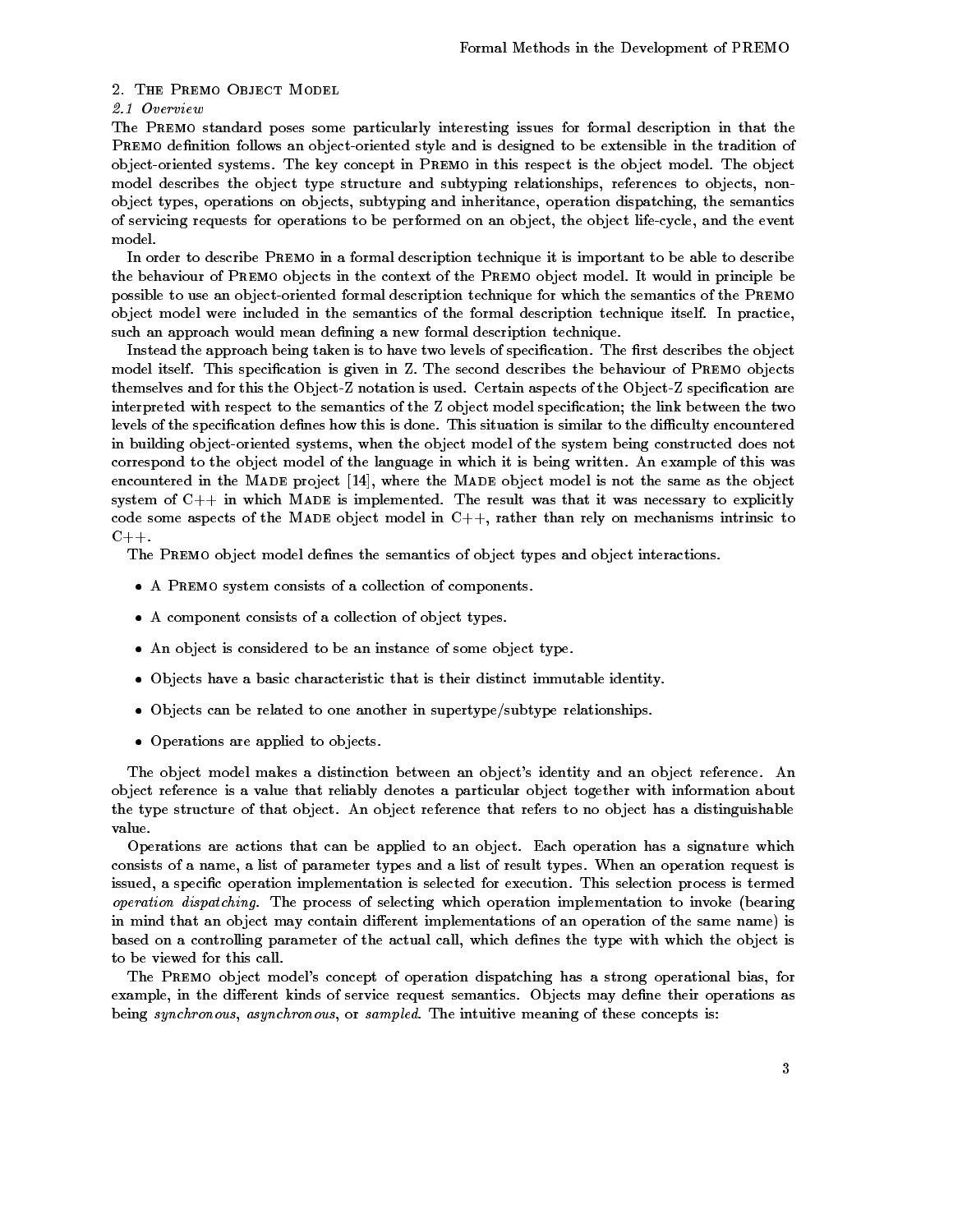- $\bullet$  synchronous: the caller is suspended until the callee has serviced the request;
- $\bullet$  asynchronous: the caller is not suspended, and the service requests are held on the callee's side, no return values are allowed in this case
- $\bullet$  sampled: the caller is not suspended, at most one pending request is held by the callee. Subsequent requests will overwrite any pending request

The PREMO object model introduces the concept of non-objects. A non-object is considered to be an instance of some non-object type. Non-objects differ from objects in that they do not form part of an object type hierarchy and do not have an object reference Examples in Premo are integer and real numbers. PREMO defines a hierarchy of non-object data types, containing both simple (basic) data types and constructed data types. This can be modelled by a free-type definition in Z, an extract of which follows 

 $\textit{non-obj} \ ::=\ \textit{int\_value} \langle\!\langle\mathbb{Z}\rangle\!\rangle \qquad \qquad -\ \text{Integers}$  $\vert \quad real\_value \langle \langle \Re \rangle \rangle \qquad \qquad - \ {\rm Real \,\, numbers}$  $\vert \quad char\_value \langle \! \langle Char \rangle \! \rangle \qquad \qquad - \text{Characters}$  $\vert$  seq\_value  $\langle\!\langle \text{seq non-obj} \rangle\!\rangle$  - Sequence . . . . .

Further consideration of the description of non-object types is beyond the scope of this paper.

# - The Premo Object System

This section presents an initial specification of the PREMO object system using a combination of Z and Object-Z. Since PREMO is very much an evolving standard this description is not intended to be definitive in any sense. Rather, the aim is to demonstrate the feasibility and utility of using an object-oriented formal description technique to obtain a precise description of the standard.

It is convenient to factor the formal account into three:

- $\bullet$  The first is concerned with the PREMO object model and the way in which the collection of  $\bullet$ objects that make up a running PREMO system can interact with each other. This is developed in this section
- $\bullet$  The second focuses on the structure and behaviour of individual Premo objects. Section 2.3 demonstrates the approach adopted for PREMO.
- $\bullet$  -Premo dennes the concept of a component as a way of organising a collection of objects that  $\bullet$ together implement certain services into a single abstraction This aspect of Premo is described in Section Initial attempts to formalise the notion of component revealed the need for further clarification of the concepts.

The Object Model. As the Premo standard makes a clear commitment to a particular view of object references and object types it is useful to capture these ideas explicitly. Two "given" sets are introduced. Each names a set of values that are of interest in the specification, but whose structure is unimportant. The state of an object is not an explicit part of this model. An object type defines the behaviour common to a set of objects This behaviour includes changes to the state brought about by operations

| [object]  | - object identities |
|-----------|---------------------|
| [objtype] | - object types      |

An object reference is a value that reliably denotes a particular object An object reference that refers to no specific object is given a distinguished null value,  $NULLobject$ .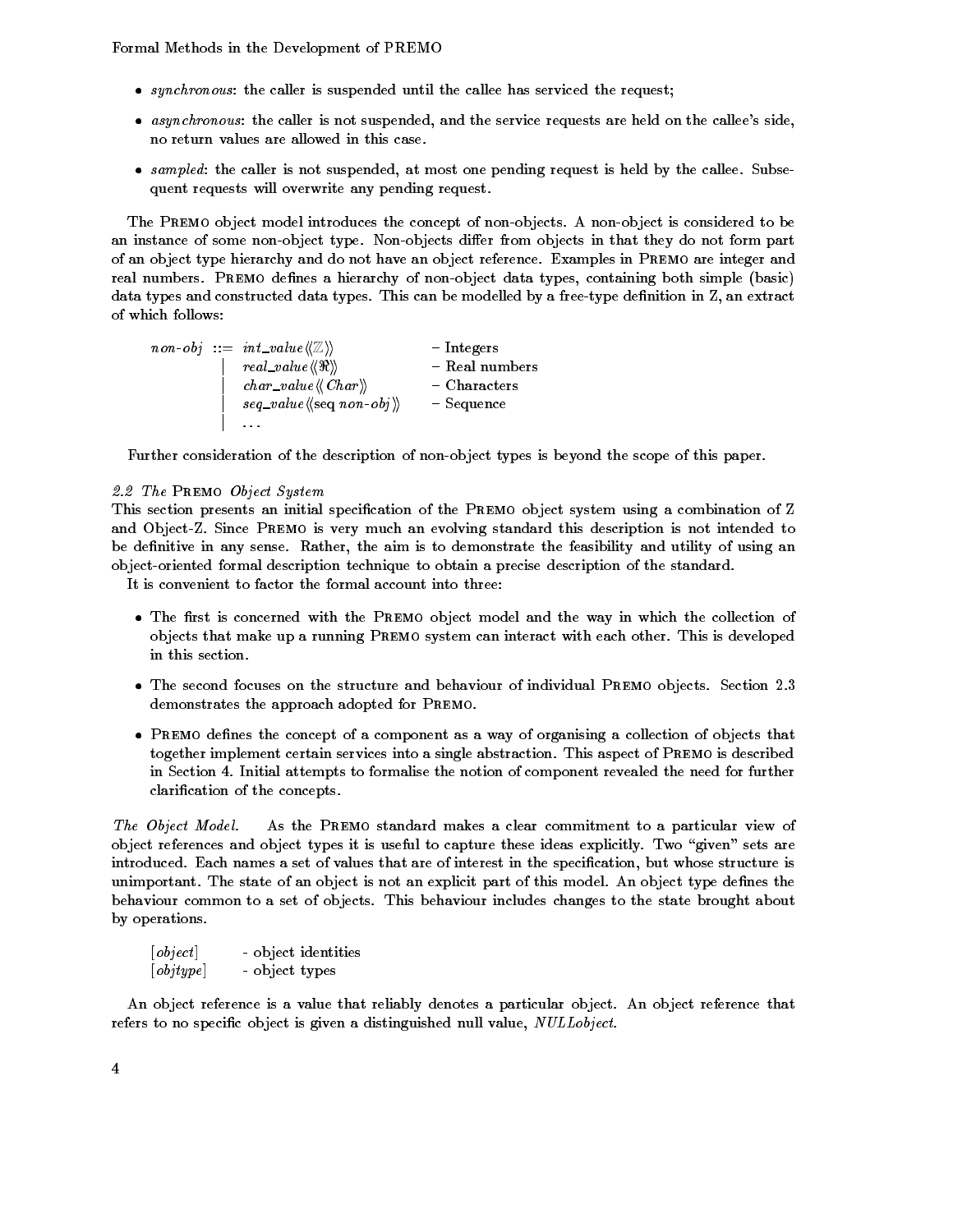$[obiref]$  - object references: these are used to refer to objects

 $NULLobject:obiref$ 

Each object type has an interface consisting of the set of operations that an object of that type can be requested to perform It is important to distinguish between an operation as something that can be performed to achieve an effect, and an operation name as something that can be passed around as a value. The former concept is denoted by the type *operation* and the latter by *opname*.

 $[operation]$  - operations effect state change  $[opname]$  - set of operation names

The structure of Premo object types is captured by the schema given below An object type introduces a collection of operation names and definitions which may build on the structure of other object types through inheritance In order to dene the meaning of inheritance within Premo we need to distinguish between the definitions given explicitly within an object type, and the larger set of operations made available to the type through inheritance. This process is simplified by defining a  $f$ raming schema,  $\Phi$ interfaces, to represent the structures common to the internal and external interface of an object type. The name of the schema is prefixed with the symbol  $\Phi$  to indicate that this is an auxiliary definition, and not part of the system being defined.

The interfaces of object types are described by two functions One function gives the set of operation names. The second takes an object type to a mapping from operation names to operation definitions, that is, for each object type it assigns an implementation to each operation name defined for that type

 $\emph{names : objtype} \rightarrow \mathbb{P}~opname$  $defines: objtype \rightarrow (opname \rightarrow operation)$  $\forall t : \text{objtype}; \ o : \text{opname } \bullet \text{ names}(t) = \text{dom}(\text{defines } t)$ 

An object type is defined by introducing the interface twice. The internal interface represents the operations defined explicitly by an object type. The external interface represents all of the operations available, both from the type and its supertypes (those types from which it inherits). Variables are tagged with either the subscript 'int' or 'ext' to indicate which interface they refer to. A new variable, inherits-from, is introduced to represent the type inheritance hierarchy.

One of the difficulties in defining the meaning of inheritance is accounting for the possibility of name clashes caused by multiple inheritance. The solution described in this paper is to map each operation  $\rho$ and object type t to a definition graph ( $\deg graph$ ) that represents the inheritance relationship between supertypes of t that define the operation. For each operation defined within t, there must be a unique 'minimum' supertype of  $t$  (possibly  $t$  itself) in which the operation is defined. The function that determines the minimal elements of a relation is generic, and is given by:

 $=$   $\left[ X \right]$   $=$  $min: (X \leftrightarrow X) \rightarrow \mathbb{P} X$  $\forall R: X \leftrightarrow X \bullet \textbf{let items} == \textbf{dom}\, R \cup \textbf{ran}\, R \bullet$  $\forall v : items \bullet v \in min(R)$  $\Leftrightarrow$  and a set of  $\Rightarrow$  $\forall\; v^\prime : \mathit{items} \; \bullet \; v^\prime \neq \mathit{v} \Rightarrow (\mathit{v}, \mathit{v}^\prime) \in R$ 

The structure of PREMO object types is then represented by the following schema: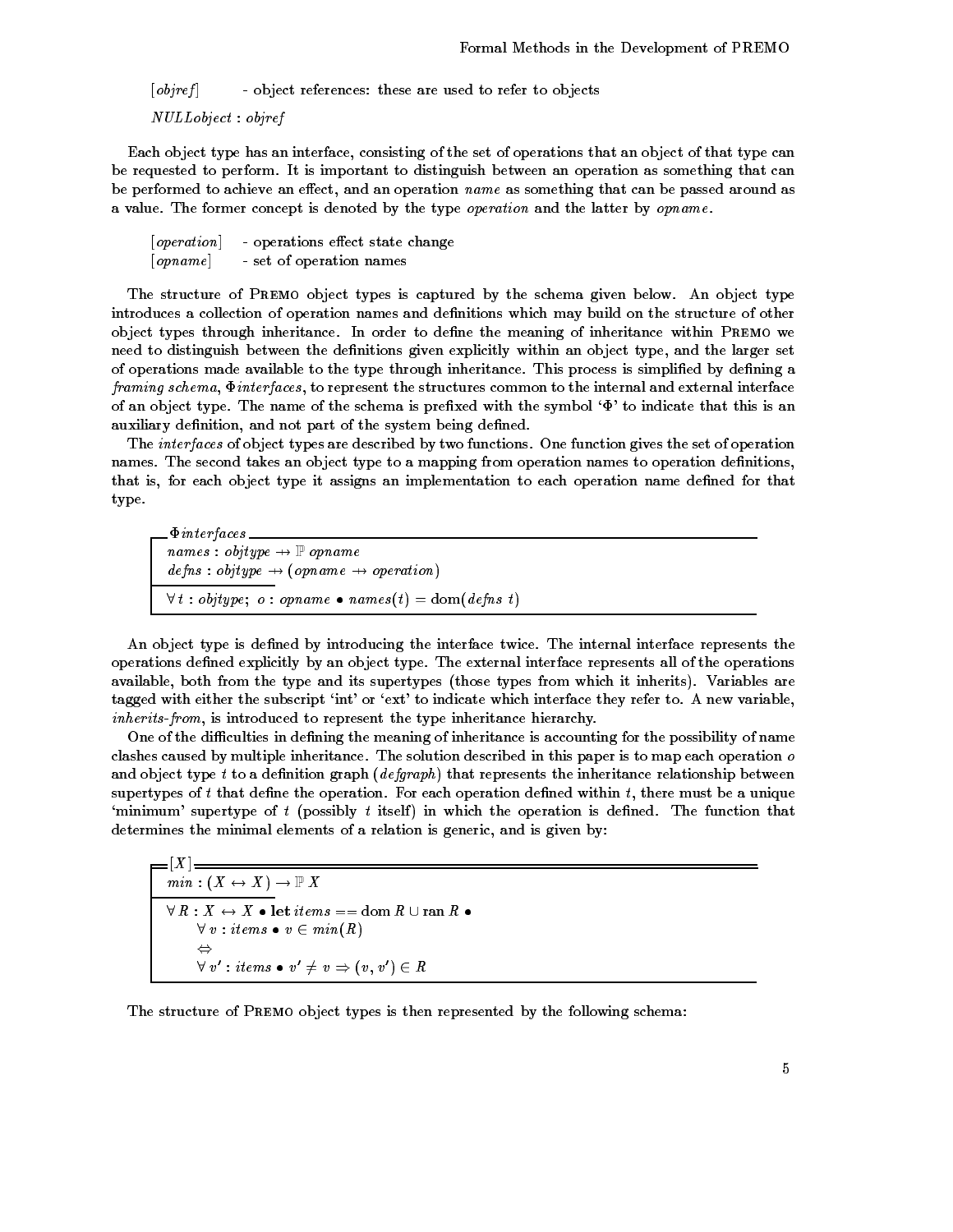types  $\Phi$ interfaces<sub>int</sub>  $\Phi$ *interfaces*<sub>ext</sub>  $\therefore$  inherits-from  $\therefore$  objtype  $\leftrightarrow$  objtype  $\deg graph : (opname \times objtype) \rightarrow (objtype \leftrightarrow objtype)$  $\forall$  o : opname; t : objtype  $\bullet$  [1]  $\mathit{defgraph}(o, b) = \{\, s, t : \mathit{objtype} \,\mid\, b \textit{ inherits-from* s} \,\land\, o \in \mathit{names}_{int}(s)$  $\wedge$  0  $\in$  names $_{int}(t)$   $\wedge$  s inherits-from\* t  $\}$  $\forall t : objtype; o : opname \bullet$  [2]  $o \in name_{ext}(t) \Leftrightarrow \ \ \ \ \vee$  $\bigwedge o \in n$  $o \in names_{int}(t)$ V i  $\exists s : \textit{objtype} \bullet \textit{t inherits}\textit{-from} \textit{s} \wedge \textit{o} \in \textit{names}_{\textit{ext}}(s)$  /  $\Delta$  and  $\Delta$ **A** Service  $\forall$  o : opname; t : objtype  $\bullet$  o  $\in$  names<sub>ext</sub>  $(t) \Rightarrow \# min(\text{defgraph}(o, t)) = 1$  [3]  $\forall t : objtype \bullet defns_{ext}(t) =$  $\set{o:opname; s:objtype ~|~ o \in names_{ext}(t) \wedge min(degraph(o, t)) = \set{s} }$  [4]

The four key predicates have been numbered.  $\lceil 1 \rceil$  defines the structure of the definition graph for each operation. For each operation  $o$ , an object type s is related to another, t, provided that both define  $o$  and that s inherits from t. Intuitively, this means that the definition of  $o$  given in s is more specific than  $t$ , and should override it when the corresponding operation is invoked on an instance of  $\boldsymbol{s}$  .

 $\lceil 2 \rceil$  states that an operation name is part of the external interface of a type if it is either defined by the type or is part of the external interface of some inherited type Predicate requires that for each operation available in the external interface of a type there is a unique 'closest' type that defines the operation. The purpose of this constraint is to ensure that any operation name in the external interface of an object type has a unique implementation This is explicated by the fourth predicate, which states that the external definition of a type  $t$  maps each operation name  $o$  in the external interface of t to the definition of  $o$  that dominates. As consequence of this, if  $s$  defines an operation o to have implementation  $\mathfrak{op}_s$ , and t inherits from s but overrides the definition of o with  $op_t$ , then any client of t that requests o will invoke  $op_t$ .

PREMO also defines a subtype relationship between object types. In the current draft this is equated with the inheritance hierarchy. However, inheritance as implemented in object-oriented systems is not generally a reflexive relation (an object type does not inherit from itself), whereas the intuition underlying subtyping suggests that any object type is a subtype of itself. Consequently the specification has been weakened to require only that s is a subtype of t if s inherits from t.

subtypes  $\begin{array}{l} \begin{array}{l} \text{if} \end{array} \text{is-subtype-of} \end{array}$  is subtype-of  $\end{array}$  is objtype  $\forall s,t,u:obitype$   $\bullet$ s inherits-from  $t \Rightarrow s$  is-subtype-of t  $s$  is  $-subtype-of$  s s is-subtype-of  $t \wedge t$  is-subtype-of  $s \Rightarrow s = t$ s is-subtype-of  $t \wedge t$  is-subtype-of  $u \Rightarrow s$  is-subtype-of u

Separating subtyping and inheritance in the formal definition has shown a need to clarify the conditions in PREMO which are sufficient to guarantee the existence of subtypes.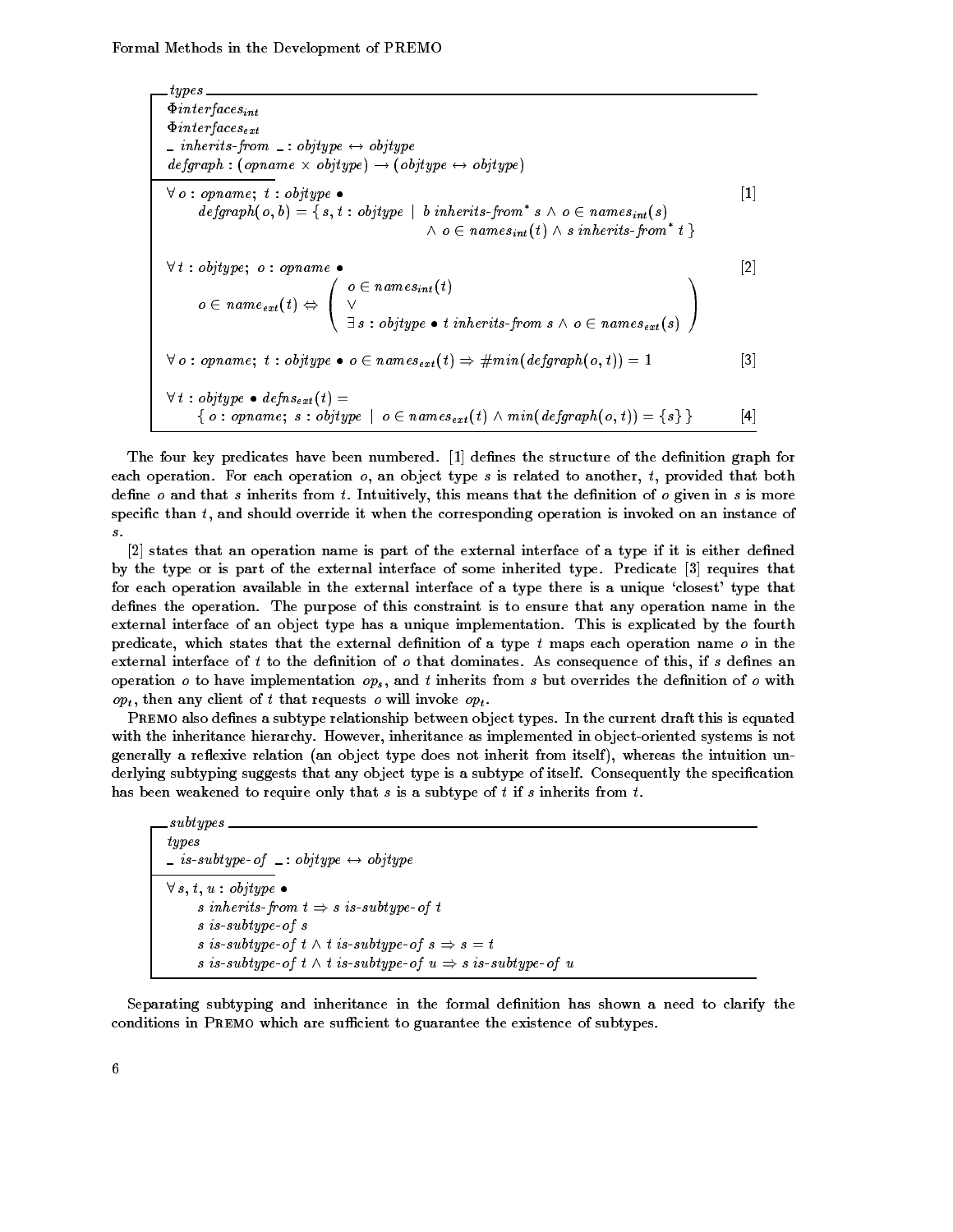Object types act as templates for the construction of object instances within a PREMO system. These instances are accessed through object references which identify both the object instance and a 'reference type' which may differ from the 'immediate type' of the object (the type from which it was created). In general, an object's reference type can be any super type of the immediate type, a situation that is illustrated in Figure 0.1. In the figure, the object type scrollable-window has been created by inheriting from 'window' and 'scroll-bar'; the two operations taken from window have been overridden. An object of type scrollable-window has been created, and is accessible through two references, ref-A and ref-B. Sending the message 'move' to the object via ref-A will result in the operation  $op-m1$  being invoked; sending the same message through ref-B will invoke  $op-m$ , the implementation of  $move$  defined in the supertype.



Figure 0.1: Object types, instances, and references.

The relationship between objects and types is captured formally by the schema given below. Names in the schema are consistent with Figure 0.1.

| $\_\$ {objects}                                                                                                                                                                                                                                                                                                                                                                                                                                           |
|-----------------------------------------------------------------------------------------------------------------------------------------------------------------------------------------------------------------------------------------------------------------------------------------------------------------------------------------------------------------------------------------------------------------------------------------------------------|
| subtypes                                                                                                                                                                                                                                                                                                                                                                                                                                                  |
| <i>instance</i> : <i>objref</i> $\rightarrow$ <i>object</i>                                                                                                                                                                                                                                                                                                                                                                                               |
| $\lim_{m \to \infty} \lim_{t \to \infty} r = \lim_{m \to \infty} r = \lim_{m \to \infty} r = \lim_{m \to \infty} r = \lim_{m \to \infty} r = \lim_{m \to \infty} r = \lim_{m \to \infty} r = \lim_{m \to \infty} r = \lim_{m \to \infty} r = \lim_{m \to \infty} r = \lim_{m \to \infty} r = \lim_{m \to \infty} r = \lim_{m \to \infty} r = \lim_{m \to \infty} r = \lim_{m \to \infty} r = \lim_{m \to \infty} r = \lim_{m \to \infty} r = \lim_{m \to$ |
| $ref-type : object \rightarrow objtype$                                                                                                                                                                                                                                                                                                                                                                                                                   |
| $\forall r : object \bullet imm-type(instance(r))$ is-subtype-of ref-type(r)<br>ran <i>instance</i> = dom <i>imm-type</i><br>$dom\; instance = dom\; ref\text{-}type$                                                                                                                                                                                                                                                                                     |

It is unclear from the current draft what axioms if any can be asserted to hold over the object system. If the specification was extended to model the storage allocation of objects, then an obvious requirement would seem to be no 'dangling references', that is every reference either identifies some object in the store, or is null. Unfortunately this requirement may not be easy to enforce within some PREMO implementations.

The object model may also support query operations, such as inquiring the immediate supertypes of a specific object type. The result is a sequence whose order is not defined. The foundation component must provide services used by PREMO objects to inquire type structures, for example: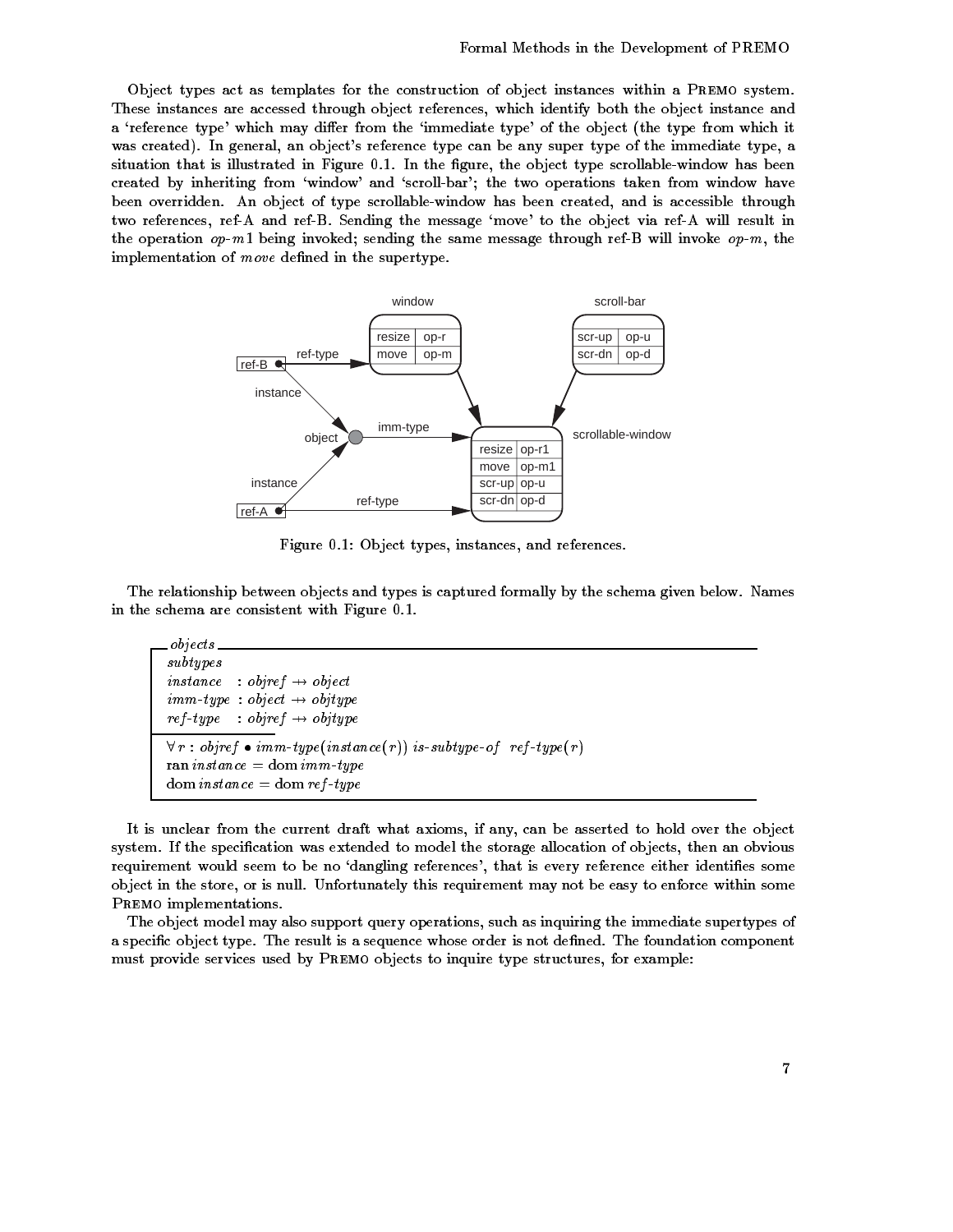ImmediateST  $E$ objects  $t$ ? : objtype  $ts! : seq \text{ objtype}$ let tset  $== \{s : objtype \mid t$ ? subtype  $s\} \bullet \# ts! = \# tset \wedge \text{ran } ts! = tset$ 

The interface to this operation is contained in the description is contained in  $\mathcal{P}_\text{c}$ 

Object Life Cycle- The notion of component allows the Premo standard to be structured in terms of the services provided. Underlying all PREMO components is a foundation component (which consists of a collection of foundation objects) which provides functionality necessary for all PREMO components. The foundation objects include the life-cycle manager object. This provides object life-cycle services which include the creation of new objects, destruction of objects and object references and management of object references It is possible to have more than one lifecycle manager in a Premo system and to distinguish between different life-cycle managers. A type is introduced to represent the identity of life-cycle managers.

 $[LMid]$  - Identify given life cycle managers

A lifecycle schema introduces variables to represent the creator of each object reference (and hence implicitly of each object), and the pool of references that can be used by the manager. The predicate requires that the references allocated by each manager are distinct and that every object instance has a creator

lifecycle objects  $\textit{creation}: \textit{object} \rightarrow \textit{LMid}$  $pool: LMid \rightarrow \mathbb{P}$  objref dom pool  $\subset$  ran creator  $\forall\ P\,,\,Q:LMid\, \bullet\ P\neq\, Q\Rightarrow\mathit{pool}(P)\cap\mathit{pool}(\,Q)=\varnothing$  $dom \, creater = dom \, instance$ 

Life cycle manager operations need to take an additional parameter, which is the life cycle manager identifier. Life cycle manager  $(LCM)$  objects can be accommodated by viewing an operation such as creately involved as operations with a social involved in the problem of the problem of the problem of the problem of the problem of the problem of the problem of the problem of the problem of the problem of the problem of connecting Z and ObjectZ descriptions is discussed in Section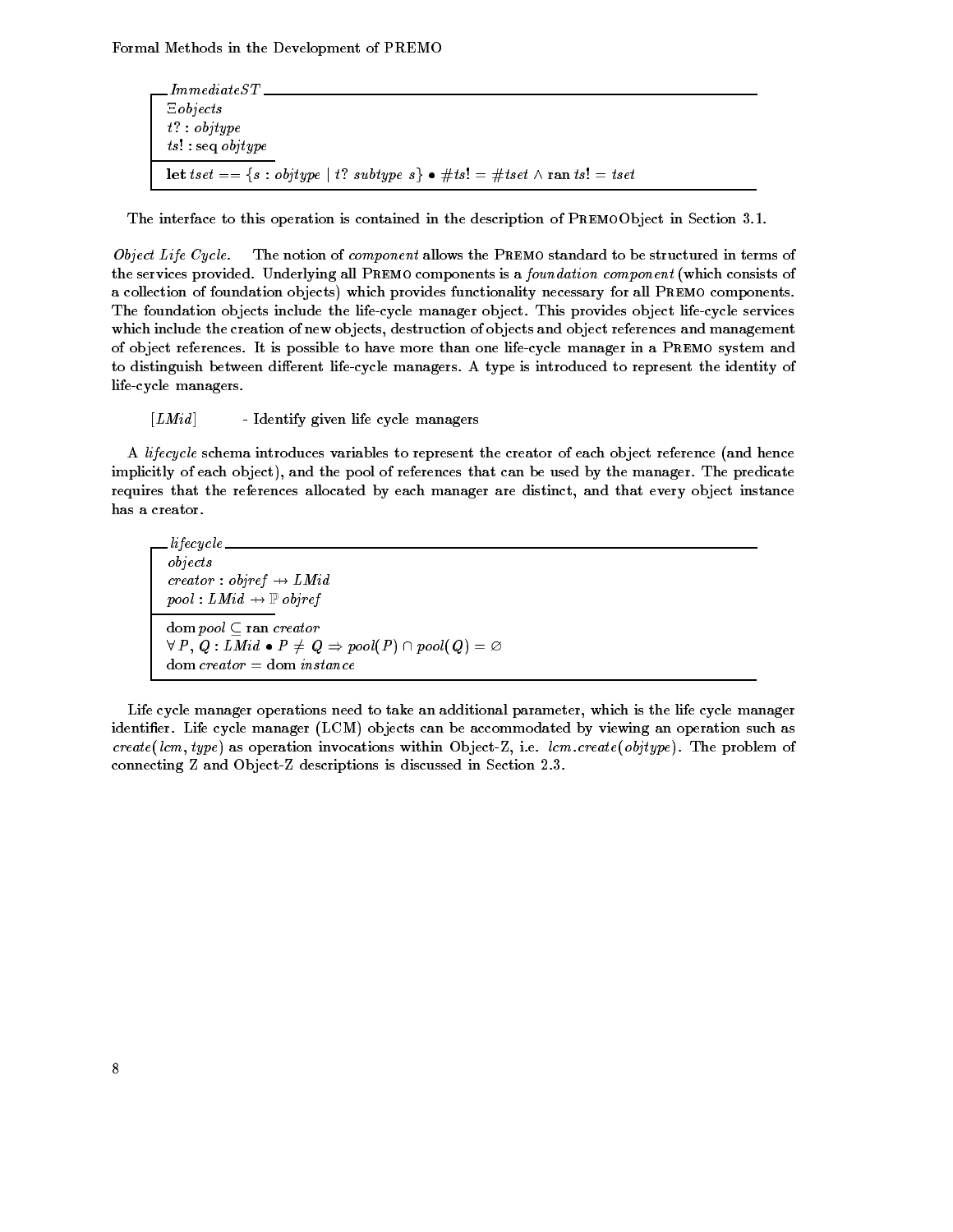create  $\Delta$ *lifecycle*  $\Delta$  this operation changes some of the LCM state Esubtypes **Example 3** [but leaves the type structure unchanged]  $lcm$  ? :  $LMid$  $type$  : objtype  $ref! : object$  $lcm? \in \text{dom pool}$ let  $lcm-pool == pool(lcm?)$   $\bullet$  $ref! \in lcm$ -pool  $pool' = pool \oplus \{ lcm? \mapsto lcm\text{-}pool \setminus \{ ref!\} \}$  $\text{c} \text{reator}' = \text{c} \text{reator} \oplus \{\text{ref} \} \mapsto \text{l} \text{cm} \}$  $\exists$  new : object  $\bullet$  $new \not \in {\tt ran\ } instance$  $\emph{instance'} = \emph{instance} \oplus \{ \emph{ref} \} \mapsto \emph{new} \}$  $\mathit{ref}\text{-}\mathit{type'} = \mathit{ref}\text{-}\mathit{type} \oplus \{\mathit{ref}\text{ }!\mapsto\mathit{type}\text{ }?\}$  $\mathit{imm\text{-}type'} = \mathit{imm\text{-}type} \oplus \{\mathit{new} \mapsto \mathit{type?}\}$ 

As a second example, the *cast* operation creates a new object reference to a given object, such that the type of the reference is some supertype of the object's immediate type. Note that the LCM again appears as a parameter, which is used in the precondition. Exceptions could be defined for trying to cast a reference to a non-supertype or asking the wrong LCM to operate on a reference.

| $\Delta$ lifecycle                                                                   |
|--------------------------------------------------------------------------------------|
| Esubtypes                                                                            |
| lcm? : LMid                                                                          |
| old? : object                                                                        |
| $req$ : objtype                                                                      |
| new! : object                                                                        |
| $\text{c} \text{re} \text{a} \text{t} \text{or} (\text{old?}) = \text{l} \text{cm?}$ |
| $\sum_{i=1}^{n}$ imm-type(instance(old?)) is-subtype-of req?                         |
| <b>let</b> $lcm$ -pool == pool( $lcm$ ?) $\bullet$                                   |
| $new! \in lcm$ -pool                                                                 |
| $pool' = pool \oplus \{ lcm? \mapsto lcm-pool \setminus \{ new!\} \}$                |
| $instance' = instance \oplus \{ new! \mapsto instance (old?)\}$                      |
| $\lim_{m \to \infty} ype' = \lim_{m \to \infty} ype$                                 |
| $ref-type' = ref-type \oplus \{new! \mapsto req? \}$                                 |

cast

Operation Dispatching- Objects in Premo communicate by sending messages which cause the receiver to perform a specified operation using given arguments. As a result, the state of the receiving object may change and the operation may return results to the original sender Although this is quite close to the model of message passing assumed by Object-Z, some aspects of PREMO, such as the different kinds of service request semantics, have a distinctly operational flavour and are at a level of detail beyond that usually captured by specification techniques. For PREMO, the issues of what behaviour is expected (i.e. the specification of the object model) partly encompasses issues of how that behaviour is to be provided (e.g. operational details of the object model).

Operation invocation is subject to three different semantics, depending upon the mode of the operation receptor. Three request modes are described in the standard, and these are represented as values in the following free type definition: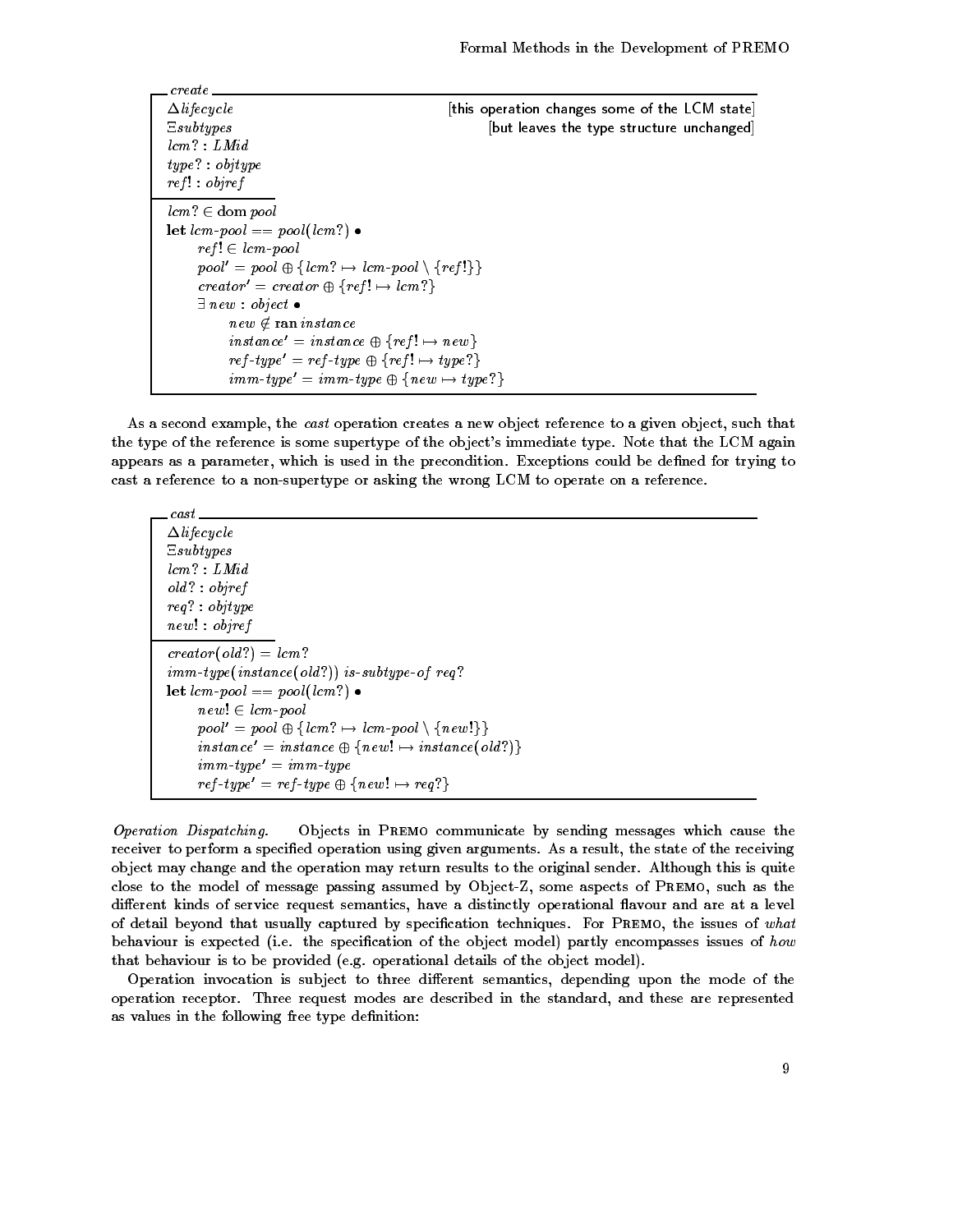| $\emph{opmode} ::= \emph{async}$ |             | - Asynchronous: no suspension, no results               |
|----------------------------------|-------------|---------------------------------------------------------|
|                                  | $s\eta n c$ | - Synchronous: caller suspended, results returned       |
|                                  | sampled     | - Sampled: consecutive calls overwrite earlier requests |

To assist in defining operation request semantics we introduce two type synonyms. The parameters to an operation are a sequence of non-object values. A request is a pair consisting of an operation and the object that will perform the operation

 $params \equiv = seq \; non \; obj$  $request \quad == object \times operation$ 

We need to extend both the object and type model to accommodate information about objects operations and results It is unclear whether this information should be added to the model as part of operation definitions, or earlier, as part of the definition of objects and types, as there is some overlap in discussing these points within the PREMO document. Here we follow the former approach.

```
dispatching
lifecycle mode : operation \rightarrow opmode
result : operation \times object \times params \rightarrow non-obj
selectable: object \rightarrow \mathbb{P} operation
\forall op : operation, obj : object, p: params \mid (\emph{op, obj, p}) \in \text{dom} \textit{result} \bulletmode(op) = sync\exists nm : opname \bullet nm \in names<sub>ext</sub> (imm-type(obj)) \wedgeop = defns_{ext}(imm-type(obj))(nm)\forall obj : object \bulletselectable(obj)\subseteq\{nm: opname \mid nm \in names_{ext}(imm-type(obj)) \bullet defns_{ext}(obj)(nm) \}
```
Selectable operations are those that a particular object is willing to perform at a point in time; how this set is set or changed is not within the scope of the PREMO standard, but rather is a property of the language(s) within which a particular system is instantiated. In order to model operation request semantics we need to consider the runtime environment of a PREMO system, and this is captured by the following schema definition:

```
runtime
dispatching
suspended : \mathbb{P} object
pending: request \rightarrow bag(params \times object)\forall o : object \bullet \forall p : operation \bullet\mathit{mode}(p) = \mathit{sampled} \Rightarrow \mathit{count}(\mathit{pending}(\mathit{o}, p)) \leq 1
```
An object that invokes a synchronous operation is suspended until the operation has been performed Sending a request to an object has the effect of making the request pending; the called object and operation is associated with a bag (multi-set) of invocations for that operation. In the case of sampled mode operations, that bag can contain at most a single item.

The first part of operation performance is called selection, and involves adding an operation request to the bag of pending requests. If the invoked operation is in sampled mode, any existing item in the bag is discarded, otherwise the bag is extended with the given parameters and the identity of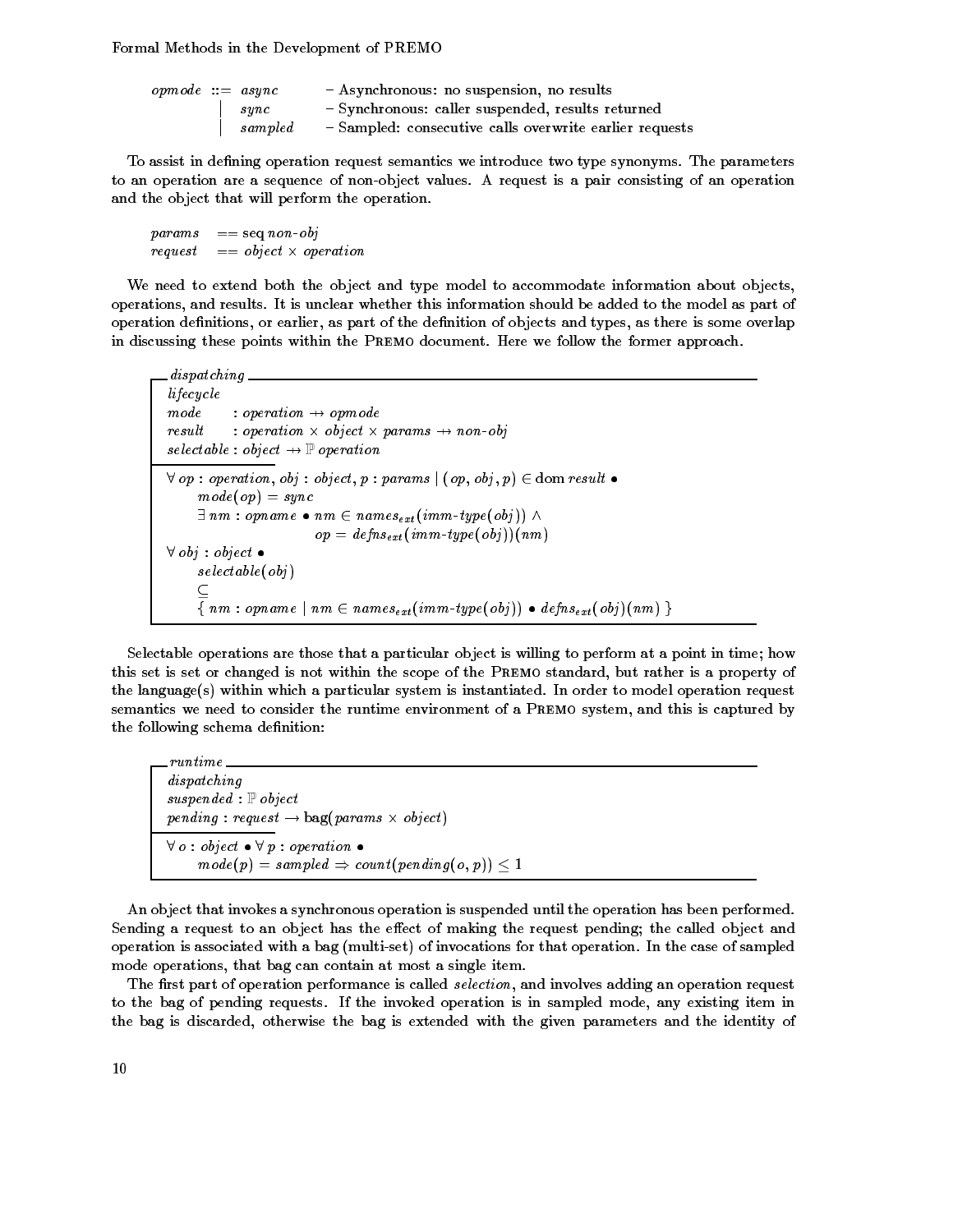the invoking object. The latter is required for synchronous operations, where the caller must be un-suspended once the request has been serviced.

select  $\Delta$ runtime  $\Xi$  dispatching  $\mathit{sender}$  :  $\mathit{object}$  $receiver$ : objref  $mesg$ ? : opname  $args$   $:~params$ let caller callee  $ans$  $\begin{array}{c} \sqrt{a}n \\ \sqrt{b}n \end{array}$  $\begin{vmatrix} v_{P1} & b_{P1} & c_{Q2} & d_{Q2} & d_{Q2} & d_{Q2} & d_{Q2} & d_{Q2} & d_{Q2} & d_{Q2} & d_{Q2} & d_{Q2} & d_{Q2} & d_{Q2} & d_{Q2} & d_{Q2} & d_{Q2} & d_{Q2} & d_{Q2} & d_{Q2} & d_{Q2} & d_{Q2} & d_{Q2} & d_{Q2} & d_{Q2} & d_{Q2} & d_{Q2} & d_{Q2} & d_{Q2} & d_{Q2} & d_{Q2} & d_{Q2} & d_{Q2} & d_{Q2} & d_{Q2} & d_{Q2$  $held$ cal letter and constances and interest in the constance of the constance of the constance of the constance of the constance of the constance of the constance of the constance of the constance of the constance of the consta cal least the contract is a contract of the contract of the contract of the contract of the contract of the co ans are called a resolution of the called and called a resolution of the called and called a resolution of the  $\mathcal{L}_1$  . The final message  $\mathcal{L}_2$  and  $\mathcal{L}_3$  . The final message  $\mathcal{L}_2$  and  $\mathcal{L}_3$  . The final message  $\mathcal{L}_3$ cal least contract the contract of the contract of the contract of the contract of the contract of the contract of the contract of the contract of the contract of the contract of the contract of the contract of the contrac  $=$   $pending (call)$   $\cdot$ O  $\emph{caller} \notin \emph{suspended}$  $\mathit{mode}(\mathit{opn}) \neq \mathit{sampled} \Rightarrow \mathit{pending'} = \mathit{pending} \oplus \{\mathit{call} \mapsto \mathit{held} \uplus \llbracket \mathit{ans} \rrbracket\}$  $mode(opn) = sampled \Rightarrow pending' = pending \oplus \{call \mapsto \llbracket ans\rrbracket\}$  $mode(opn) = sync \Rightarrow suspended' = suspended \cup \{cal}$  $\mathit{mode}(\mathit{opn}) \neq \mathit{sync} \Rightarrow \mathit{suspended'} = \mathit{suspended}$ 

The second stage is evaluation of a pending request. A variable  $(r)$  is used to choose some request for which there is a non-empty bag of calls. Since we are not fully modelling object state we cannot explicitly describe the effect of evaluating an operation, but instead define an 'interface' to Object-Z in the form of the appropriate method invocation

```
evaluate
\Deltaruntime
Esubtypes
r : request
res! : non-objcount(pending(r)) > 0\mathbf{let}\ r' == (\textit{opn}, \textit{callee}) \bullet \exists\ \textit{ps} : \textit{params};\ \textit{caller} : \textit{object} \bullet{array, \,c, a} (args, caller) \rightharpoonup pending (r \rightharpoonup \bullet\emph{called } suspended
        \textit{opn} \in \textit{selectable}(\textit{ob})res $  result opn-
 cal lee-
 args
```
An operation is completed by removing the serviced request from the pending bag, and, in the case of synchronous operations, removing the caller from the suspended set.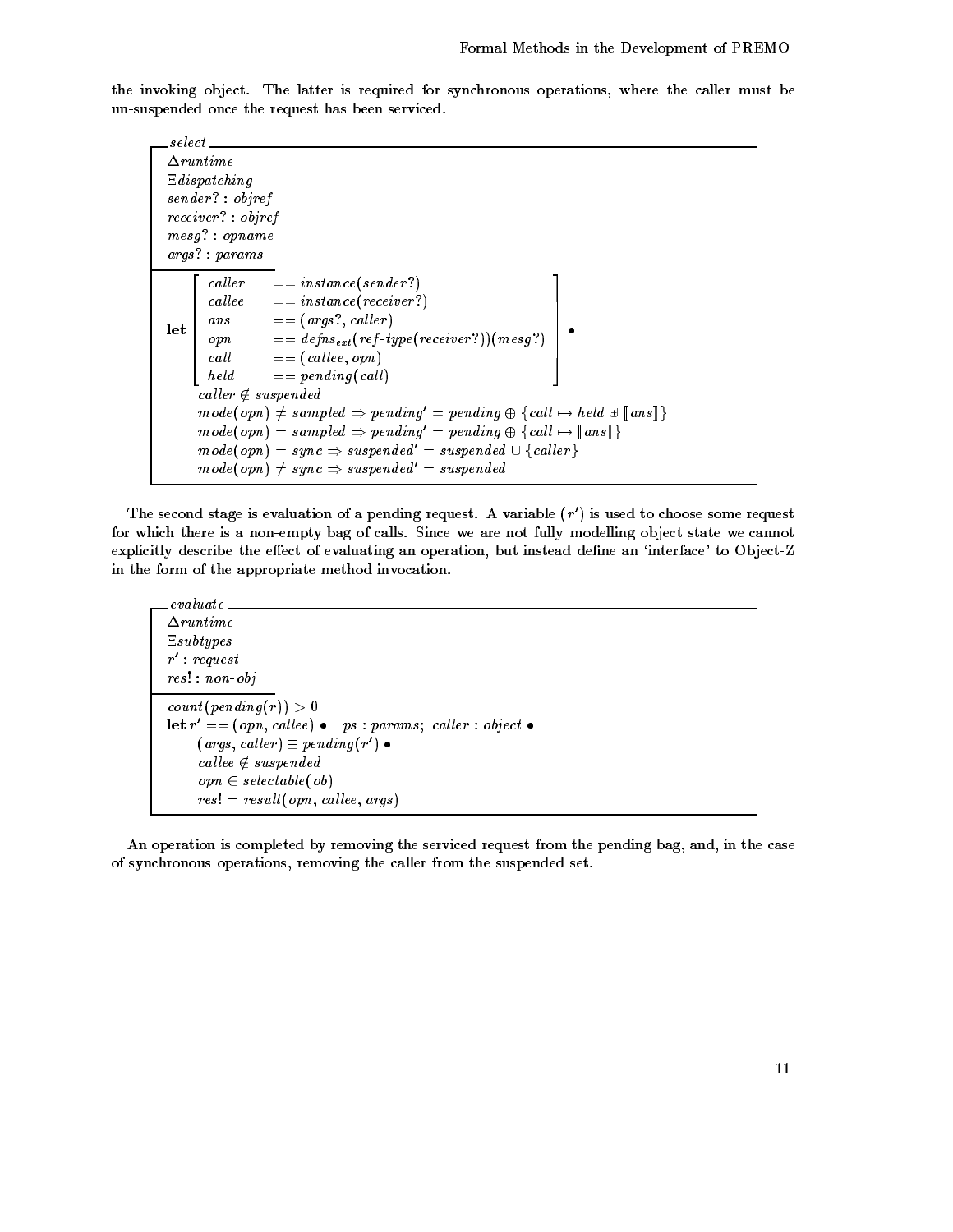return  $\Delta$ runtime  $\Xi$  dispatching  $r : request$  $count(pending(r)) > 0$ **let**  $r ==$  (opn, callee) • let penaing(r) == (args, caller) •  $pending' = pending \oplus \{r \mapsto pending(r) \cup \llbracket(\textit{args}, \textit{caller}) \rrbracket\}$  $mode(op) = sync \Rightarrow suspended' = suspended \setminus \{cal}$  $\mathit{mode}(\mathit{op}) \neq \mathit{sync} \Rightarrow \mathit{suspended'} = \mathit{suspended}$ 

A complete picture of operation invocation can be obtained by using the Z schema calculus to combine the three stages by forward composition. The semantics of  $S_{\frac{1}{2}}$  is that the nual state achieved by  $S$  becomes the initial state acted on by  $T$  (just as in ordinary composition of program statements via ';').

 $perform = se$ iect $\frac{1}{9}$  evaluate  $\frac{1}{9}$  return

Intermediate states are implicitly nidden, so the variables  $r$  and  $r$  introduced to pass the selected request from performance to return are not visible outside the semantics of invocation The intention is that perform captures the semantics of operation invocation within Object-Z type definitions. Informally, the Object-Z expression  $obj.open(args)$  should be understood as applying the *perform* operation to the state of the object model

. <u>- - - - - - - . .</u> . . .

The previous section has developed a formal model of the PREMO object system, covering Part 1 of the standard. It is now possible to consider the behaviour of the PREMO foundation object types defined in Part 2. PREMO defines a collection of foundation object types which can be formed into a type hierarchy. PREMOObject is the root of this hierarchy. The operations on the PREMOObject type fall into two categories

- $\bullet$  -Uperations which control the creation and destruction of objects. These operations are used by life cycle management objects to create and destroy object instances
- $\bullet$  Operations which return information on the object type structure and where the object type  $\hspace{0.1mm}$ fits into the type hierarchy.

The specification of PREMOObject is given by an Object-Z class definition, part of which is illustrated below

|                         | _PREMOObject ___                                                    |
|-------------------------|---------------------------------------------------------------------|
| $\cdot$ $\cdot$ $\cdot$ |                                                                     |
|                         | $\sqrt{N}$                                                          |
| $\cdots$                |                                                                     |
|                         | $. in \, quite Immediate Supertypes$<br>$\Omega$ <i>ImmediateST</i> |
|                         | $t? = ref-type(this)$                                               |
| .                       |                                                                     |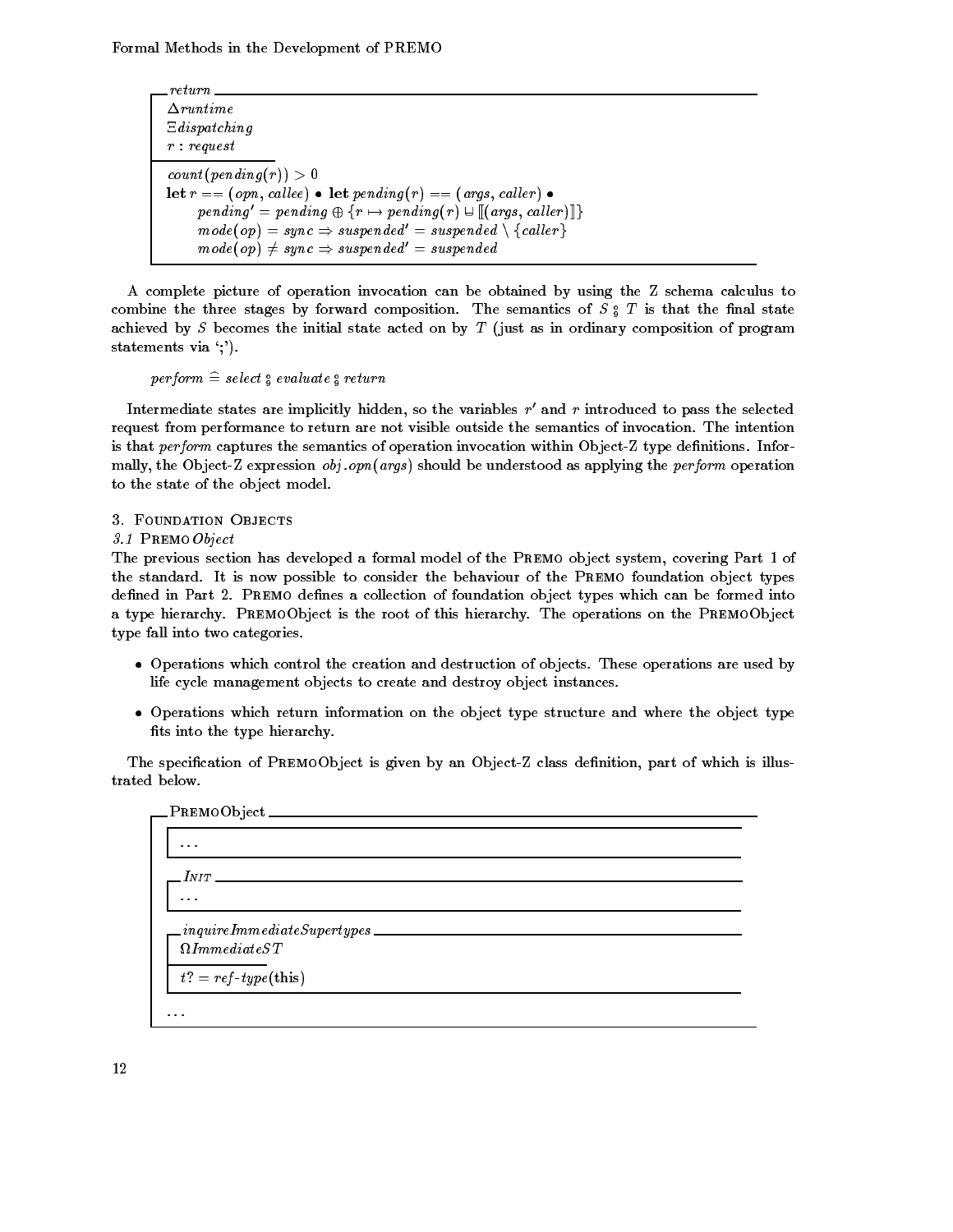The *inquireImmediateSupertypes* operation makes use of the type information in the object model. The effect of this operation is defined in terms of the  $immediateST$  operation in the object model; see Section 2.2. We adopt a convention that references to object model structures are prefixed with an  $\Omega$  symbol.

An Object-Z class consists of an outer box within which appear the definitions of a state (in an unnamed box), a schema INIT describing valid initial states, and a collection of operations that can modify the state. Each operation has a  $Delta$ -list that mentions those variables changed by the operation; all other variables are unchanged, so for example moving a mouse does not affect the position of its button. A class can be defined as an extension to another using inheritance; the base class is named at the start of the definition, and each state or operation of the base is then part of the new class Additional variables or invariants can be added to inherited structures

### - Events and Event Hand ling

Premo events provide a general mechanism for synchronisation between separate object instances in a running PREMO system. Within this paper we concentrate on the object type that provides general services for handling events. This will be used by types defined in subsequent components, for example Multi-Media Services, to implement synchronisation between separate elements in a running system.

An earlier paper [5] developed an alternative approach to event handling. The approach described here treats event handling in terms of an EventHandler object type as defined in Part 2 of the PREMO standard. A set of event names is introduced,

 $[event_name]$ 

and then used within an Object-Z class definition. The handling of events draws on facilities specified within the object model.

```
Even tH andlerPremoObject
  register : event-name \leftrightarrow (opname \times objref)
  _{INIT} \_register = \varnothingregister
  \Delta(register)
  e? : event-name
  \textit{opn?}: \textit{opname}obj : objectlet T = \Omega \text{ ref-type}(\text{obj?}).
       \textit{opn?} \in \Omega \textit{names}_{ext}(T)\Omegamode(\mathit{defines}_{\mathit{ext}}(\mathit{T})) \neq \mathit{sync}register' = register \cup \ \{e?\mapsto (opn?, \, obj?)\}_\Delta(register)
  e? : event-name
  \textit{opn? : opname}obj : objectregister' = register \setminus \{\, e\, ? \mapsto (opn?, \, obj?) \}
```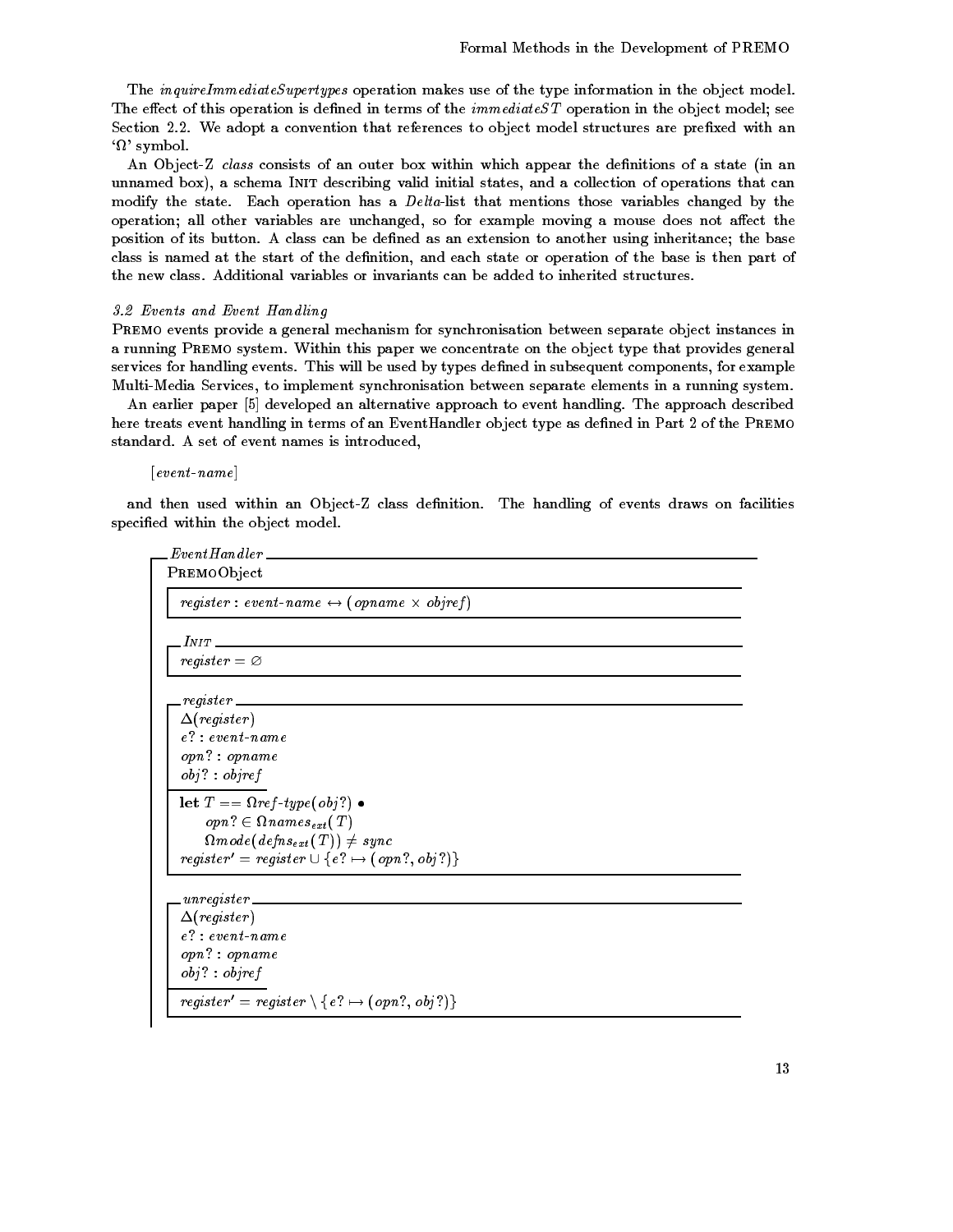send  $\forall$  obj : objref : opn : opname  $\bullet$  $e \colon \longmapsto (opn, obj) \in register$  $\Rightarrow$  $\lceil \Omega \text{perform} \rceil = \text{const} \wedge \text{receiver?} = \text{obj} \wedge \text{mesg?} = \text{opn} \wedge \text{args?} = \langle e \rangle \rceil$ 

Of the operations defined by the event manager, both register and unregister are straightforward, though they involve some checking of operation names and modes. Further development of this point is beyond the scope of this paper. The third operation, send, represents a signal to the event manager that the event  $e$ ? has occurred. In response, the manager must invoke the appropriate operation on each object that has registered an interest in the event. This is modelled in the specification by asserting that, for each interested object, some model of the *perform* operation holds with the input parameters bound to appropriate values

Objects and their associated operations provide basic units of functional behaviour on which a Premo application can draw within its implementation. In general an application will be interested in more than just the isolated behaviour obtained from a single operation. Instead, the PREMO standard envisages that a collection of objects whose operations together provide various services can be packaged into larger structures call *components*.<br>This section gives a flavour of an approach to an abstract description of components and in particular

the ways in which one component can depend upon another. This functionality is still at an early stage of development within PREMO. Three new types are introduced;

| [comm]                       | - the set of component names                                                   |  |
|------------------------------|--------------------------------------------------------------------------------|--|
| $\lceil s\,erv\,n\,m \rceil$ | - the set of services (names)                                                  |  |
|                              | $\text{ \textit{deptype} } ::= \text{ \textit{subtype} } \mid \text{ service}$ |  |

the two given sets are used to name components and the services that can be provided, while *deptype* serves to introduce the two types of dependencies that can exist.

The structure of a component is quite simple: it has a name, and it defines a set of types which it uses to implement a set of services. Finally, it may depend on the existence of other components, either because it inherits from another type (subtype dependency) or because it uses services provided by the other. Indeed, these possibilities are not necessarily exclusive.

| $\_\_$                                          |  |
|-------------------------------------------------|--|
| name: company                                   |  |
| $defines: \mathbb{F}$ objtype                   |  |
| $provides : \mathbb{F}$ servnm                  |  |
| $uses: serum \rightarrow \mathbb{F} opname$     |  |
| $depends\_on: companym \leftrightarrow deptype$ |  |
| $name \notin \text{dom depends\_on}$            |  |
|                                                 |  |

The only formal axiom is that a component does not depend on itself. A component A in PREMO may depend on another component  $B$  in two ways:

1. there are objects in  $A$  whose types inherit from the object types defined in  $B$ .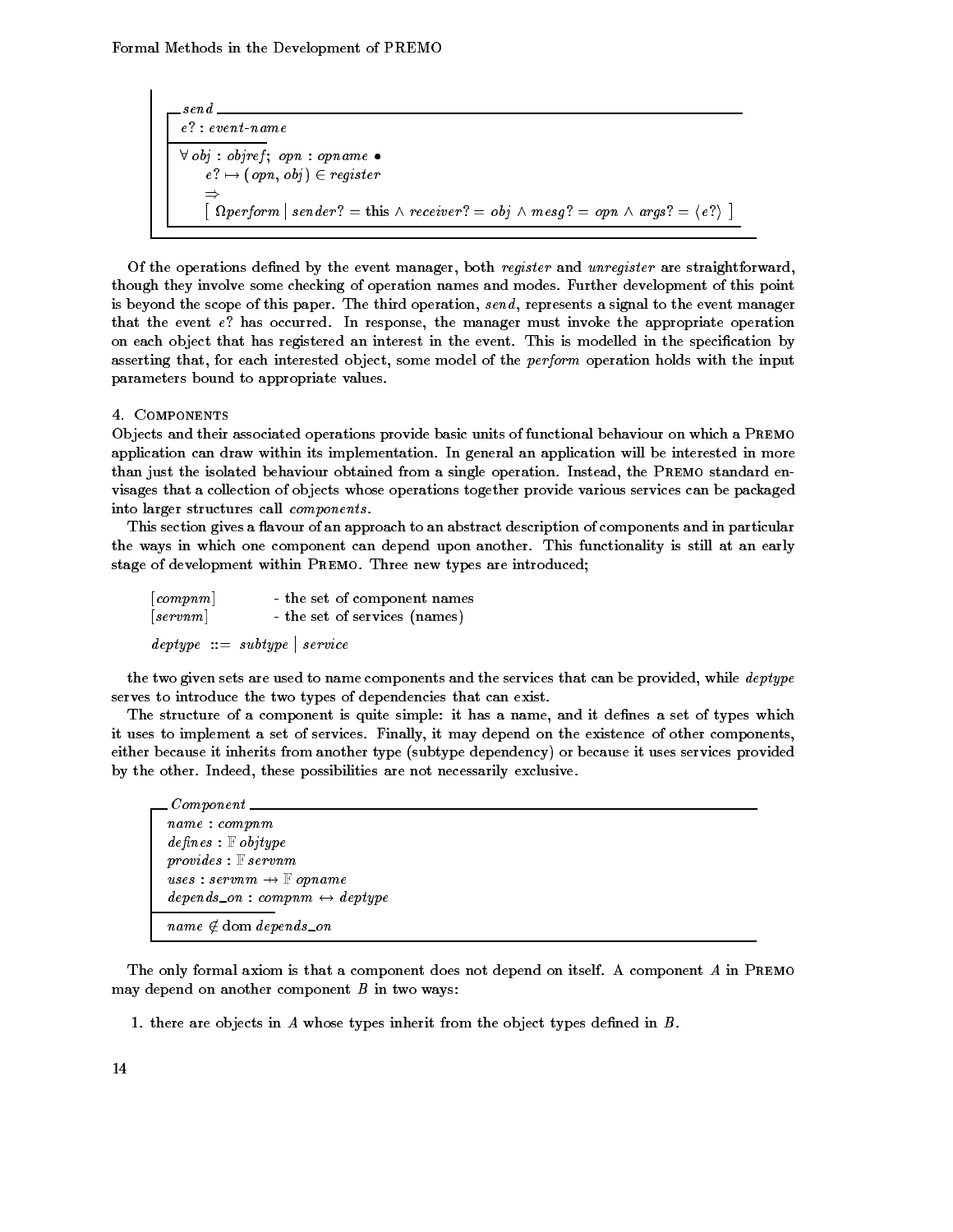2. there are objects in A whose behaviour depends on the services offered by  $B$ .

The consistency of a collection of components is expressed by the following schema

| Components<br>objects                                                                                                   | [make use of the object model structure] |
|-------------------------------------------------------------------------------------------------------------------------|------------------------------------------|
| units : compnm $\rightarrow$ Component                                                                                  |                                          |
| $\forall$ comp: ran units $\bullet$ dom comp. depends _on $\subset$ dom units                                           | $\vert 1 \vert$                          |
| $\forall c : dom \text{ units} \bullet \forall d : company, t : deptype \mid (d, t) \in c \text{. depends\_on} \bullet$ | $[2]$                                    |
| $t = subtype \Rightarrow \exists ot_c : c.defines; ot_d : d.defines \bullet$                                            | $\lceil 2a \rceil$                       |
| $ot_c$ inherits-from $ot_d$                                                                                             |                                          |
| $t = service \Rightarrow \exists sv : c.\text{provides}$                                                                | 2 <sub>b</sub>                           |
| uses $(sv) \nsubseteq \bigcup \{ \text{ of } : \text{ } c.\text{ defines } \bullet \text{ names}_{ext}(\text{ }ot) \}$  |                                          |
| $uses(sv) \subseteq \bigcup \{ ot : d \ldotp defines \bullet names_{ext}(ot) \}$                                        |                                          |

Predicate  $\left[1\right]$  says that the collection of components is closed with respect to the dependency relations within each component

Predicate  $[2]$  expresses consistency with respect to conditions  $(1)$  and  $(2)$  above. Predicate  $[2a]$ expresses consistency with respect to inheritance and predicate [2b] with respect to services.

In PREMO emphasis is placed on the ability of objects to be active. This stems from the need to have development environments where different media may be presented in an integrated way, and which allow for the various medium-specific presentation techniques to coexist within the same system. Conceptually, different media (e.g. a video sequence and a corresponding sound track) may be considered as parallel activities that have to reach specific milestones at distinct synchronization points

An approach to the specification of multimedia objects has been described in a paper by Duce et al. [5] at the Eurographics '94 conference. It is felt that the ideas in this paper will provide a good starting point for a formal description of Part of Premo as this becomes more concrete

This paper set out to demonstrate the approaches being taken to the formal description of the emerging PREMO standard. The formal description work is undertaken by a subset of the experts engaged in the PREMO work and aims to track the development of the standard. The major benefit obtained at this stage is insight into the emerging design. The development of the specification is a very useful forcing function for clarifying the fundamental concepts of PREMO and their interrelationships. The specification exercise reported here on the Committee Drafts of Parts 1 and 2 has revealed a number of ambiguities, conflicts and issues requiring resolution, which are being fed into the next stage of processing

The realization that a two-level specification would be required in order to separate the object model and runtime behaviour from object behaviour is interesting. At the present time there is no object model which has the status of ISO-IEC International Standard and as object technology is still an evolving subject, there is good reason to accept that different application domains will evolve different object models until common understanding of requirements is attained. In consequence, it is unlikely that the object model in a new area such as multimedia systems, will directly match the object models in existing object-oriented specification languages. Since object models are primarily concerned with implementation issues rather than program semantics it is unlikely that this position will change.

A single notation can be used to describe both the object model and higher level structures if both are encoded in the same way. An example of this approach is contained in Sufrin and He's paper  $[26]$ .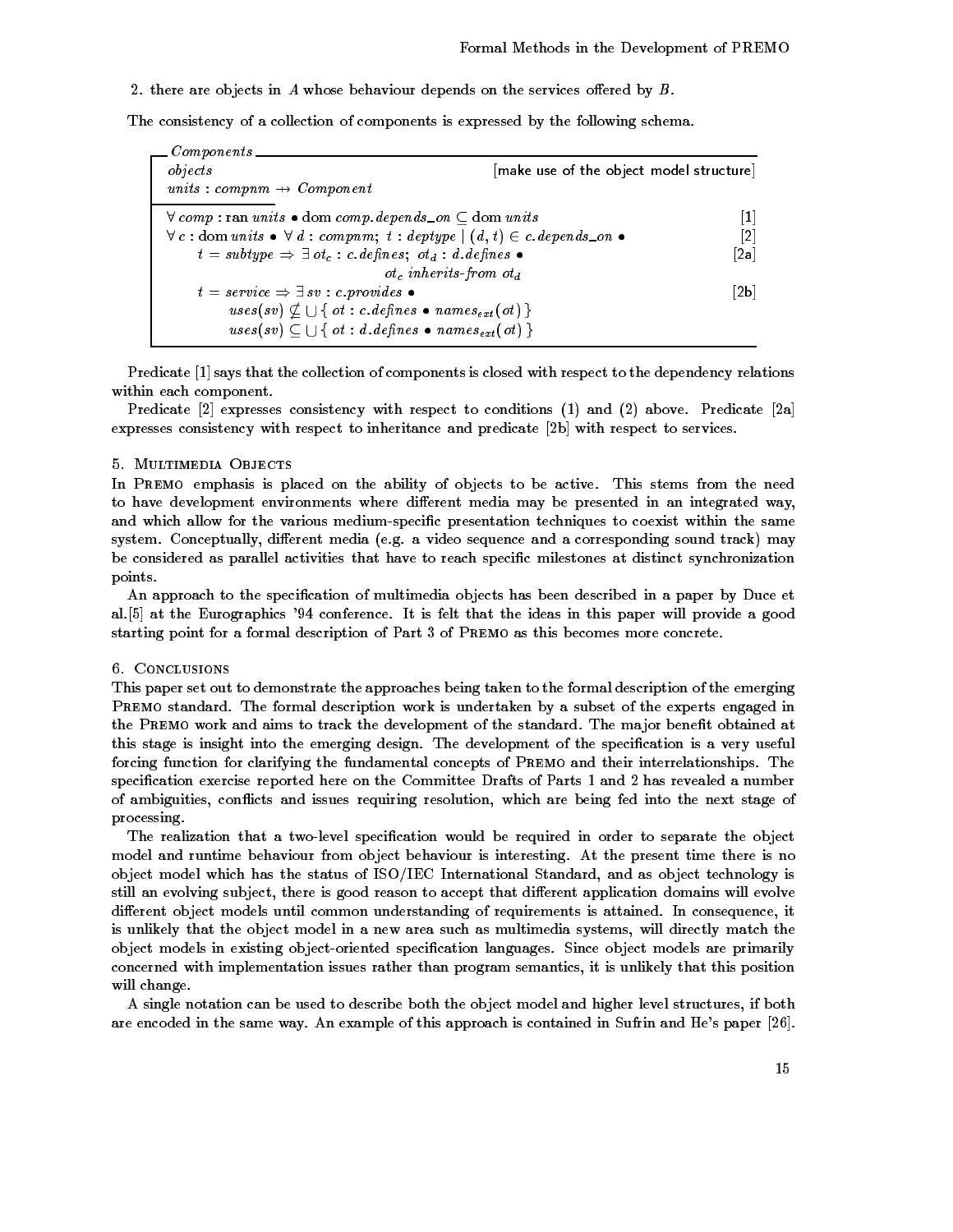The difficulty with this approach is that key ideas are encoded into and obscured by the formalism. The main benefit for formal methods in standards is most likely to be as a way of identifying and defining precisely what the key concepts are and how they interrelate, rather than as a vehicle for proving assertions about a standard

There may be ways to make specification languages more flexible in terms of capturing both object and meta-level concepts in the one model. One of us [DJD] has done some exploratory work with order-sorted algebras which shows promise, but at the present time such notations are less familiar than model-based specification languages and there is still much work to be done to demonstrate the hypothesis

A problem with the twolevel approach is that the connection between the object and runtime model is necessarily informal. The best that we can do is to link equivalent parts of the two models using common naming conventions. Such linkage between models is not necessarily bad - for example Barwise notes that multiple models are routinely used in engineering However one of the benets of formal description techniques is that they support formal reasoning about specifications, and this cannot be carried out where informal conventions are used to bind together a heterogeneous model the best that can be done is to reason formally within each model and use rigorous argument to reason between models

# Acknowledgements

The authors of the paper have been been brought together under the auspices of the ISO-ISO-ISO-ISO-ISO-ISO-ISO-Study Group on Formal Description Techniques. This has been enabled through participation in the ERCIM Computer Graphics Network funded under the CEC Human Capital and Mobility Programme

# **REFERENCES**

- 1. G. D. Abowd. Formal Aspects of Human-Computer Interaction. PhD thesis, University of Oxford Computing Laboratory: Programming Research Group, 1991. Available as Technical Monograph  $PRG-97.$
- 2. D. B. Arnold, D. A. Duce, and G. J. Reynolds. An Approach to the Formal Specification of Configurable Models of Graphics Systems. In G. Maréchal, editor, *Proceedings of Eurographics*  $87.$  North-Holland, 1987.
- J Barwise Heterogenous reasoning In Conceptual Graphs for Know ledge Representation First Intl- Conf- on Conceptual Structures number 

 in Lecture Notes in Computer Science Springer version and the contract of the contract of the contract of the contract of the contract of the contract of the
- 4. D. A. Duce and L. B. Damnjanovic. Formal Specification in the Revision of GKS: An Illustrative Example Computer Graphics Forum
- 5. D. A. Duce, D. J. Duke, P. J. W. ten Hagen, and G. J. Reynolds. PREMO An Initial Approach  $\ldots$  a formal density  $\ldots$  ,  $\ldots$  ,  $\ldots$  ,  $\ldots$  ,  $\ldots$  ,  $\ldots$  ,  $\ldots$  ,  $\ldots$  ,  $\ldots$  ,  $\ldots$
- 6. D. A. Duce and E. V. C. Fielding. Towards a Formal Specification of the GKS Output Primitives. In A.A.G. Requicha, editor, Proceedings of Eurographics '86. North-Holland, 1986.
- 7. D. A. Duce, R. van Liere, and P. J. W. ten Hagen. An Approach to Hierarchical Input Devices. Computer Graphics Forum
- 8. D. J. Duke and M. D. Harrison. Abstract Interaction Objects. Computer Graphics Forum,  C C
- 9. R. Duke, P. King, G. Rose, and Smith G. The Object-Z Specification Language Version 1. Technical Report 91-1, Software Verification Research Centre, University of Queensland, Australia, 1991.
- 10. G. P. Faconti and F. Paternó. An Approach to the Formal Specification of the Components of an Interaction. In C. E. Vandoni and D. A. Duce, editors, Proceedings of Eurographics '90.